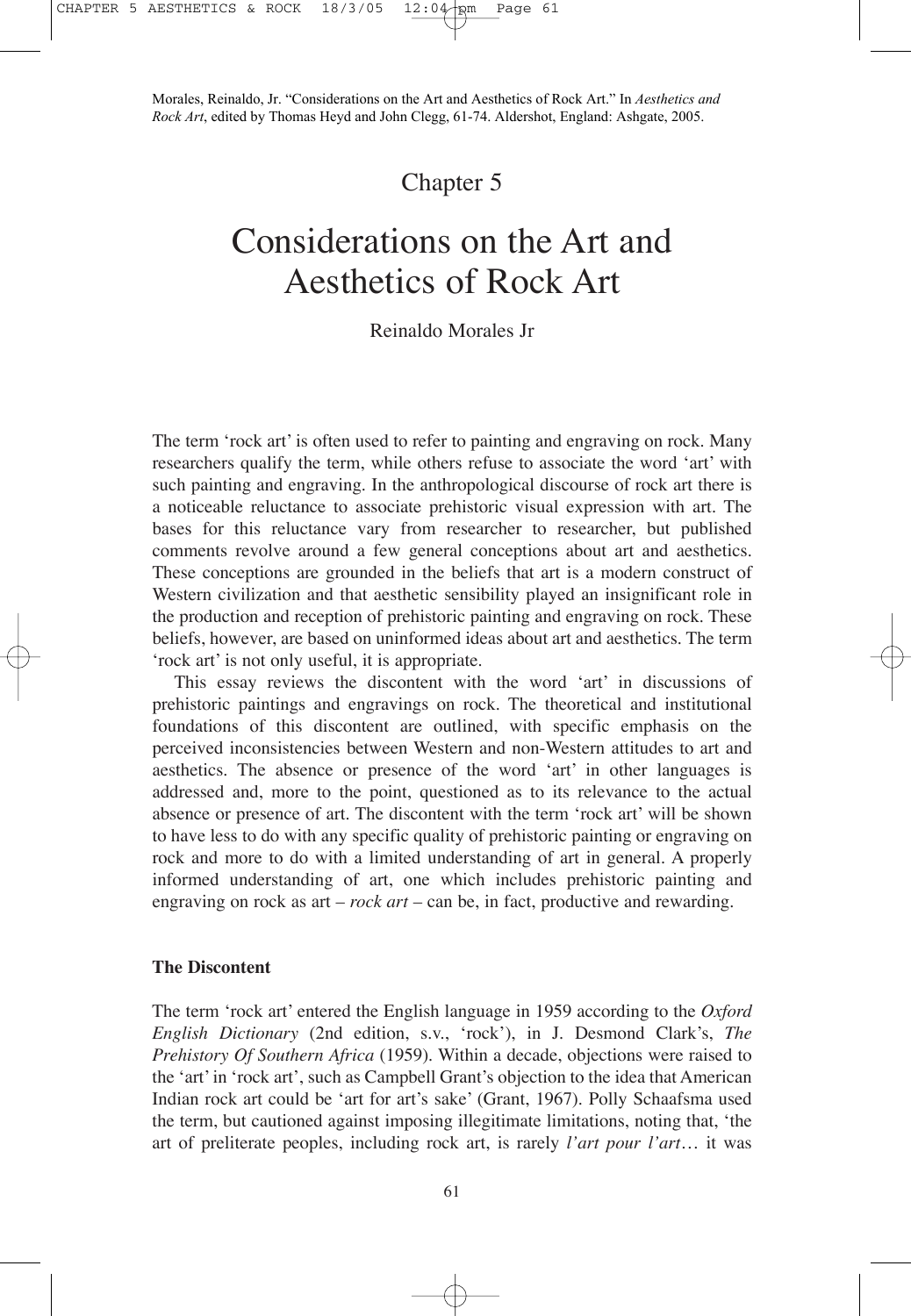created for various purposes' (1985, p. 259). She was not so much objecting to the term as acknowledging that such a limited definition (merely *l'art pour l'art*) is indeed too restrictive to allow for the inclusion of most (if not all) American Indian painting and engraving on rock.

After less than three decades of 'rock art', Paul Bahn and Jean Vertut noticed that the 'art' part was 'rapidly losing favour… since it presupposes an aesthetic function and lumps together a wide range of objects and types of image-making spanning 25 millennia'; they then proceeded to list a few of the proposed alternatives ('"pictures", "iconography", "images", "pictograms/ideograms", "symbolic graphisms", "decorations")' (Bahn and Vertut, 1988, p. 10). J. David Lewis-Williams considered that San rock art consisted of 'complex metaphors, not just aesthetically pleasing depictions', and that the makers were 'participating in a continuing tradition rather than creating individual *objets d'art*' (1983, p. 54). Carol Díaz-Granados, who summarized these objections, prefers 'rock graphics', since 'we cannot be certain that petroglyphs and pictographs were created as "art", that is, primarily for aesthetic purposes. It is possible that some were, but to call all rock graphics "art" does a disservice to both the topic and the people who created it' (Diaz-Granados, 1993, p. 10).

These alternatives were attempts to free rock art from the assumed confines of 'art' as it was defined in contemporary discourse – at least as far as that discourse was understood by these authors. 'Art' was characterized simply as '*l'art pour l'art*', as merely 'aesthetically pleasing depictions', as something that was *not* 'created for various purposes'. This characterization does not account for a lot of accepted art, such as Egyptian faïence, Minoan murals, Greek sculpture, Early Christian and Jewish wall painting, medieval stained glass, Renaissance portraiture or Gothic architecture, for example, which certainly serve(d) a purpose. The 'disservice' here is not in calling rock art 'art', but in confining 'art' to the definitions used by these authors. Whilst these objections were offered with little supporting discussion of art or aesthetics (Western or non-Western, historic or prehistoric), similar arguments have been offered that appear to be supported by a more substantial theoretical framework.

With the introduction of structuralism into the field of prehistoric art theory in the late 1950s and early 1960s this relatively complacent field of study began to receive substantial and detailed criticism. Regardless of how ultimately useful they may have been, the structuralist theories of Ferdinand de Saussure, C.S. Pierce, Claude Lévi-Strauss, André Leroi-Gourhan and Annette Laming-Emperaire certainly shaped a generation of rock art research and have informed many of the contemporary criticisms of rock art as 'art'. This meta-explanatory approach to art, which elevated language 'to the level of a universal ordering or structuring principle that patterned all thought and action' (Risatti, 1990, p. 120), marked 'the "new" perception', as Terence Hawkes (1977, p. 17) characterized it.<sup>1</sup>

Following the ethnographic research of Lévi-Strauss and the rock art research under the direction of Laming-Emperaire, both in Brazil, the discontents of 'art' in Brazilian rock art research began to appear in the related literature. Anne-Marie Pessis originally used the term 'rock art' (*art rupestre*) as well as the term 'graphic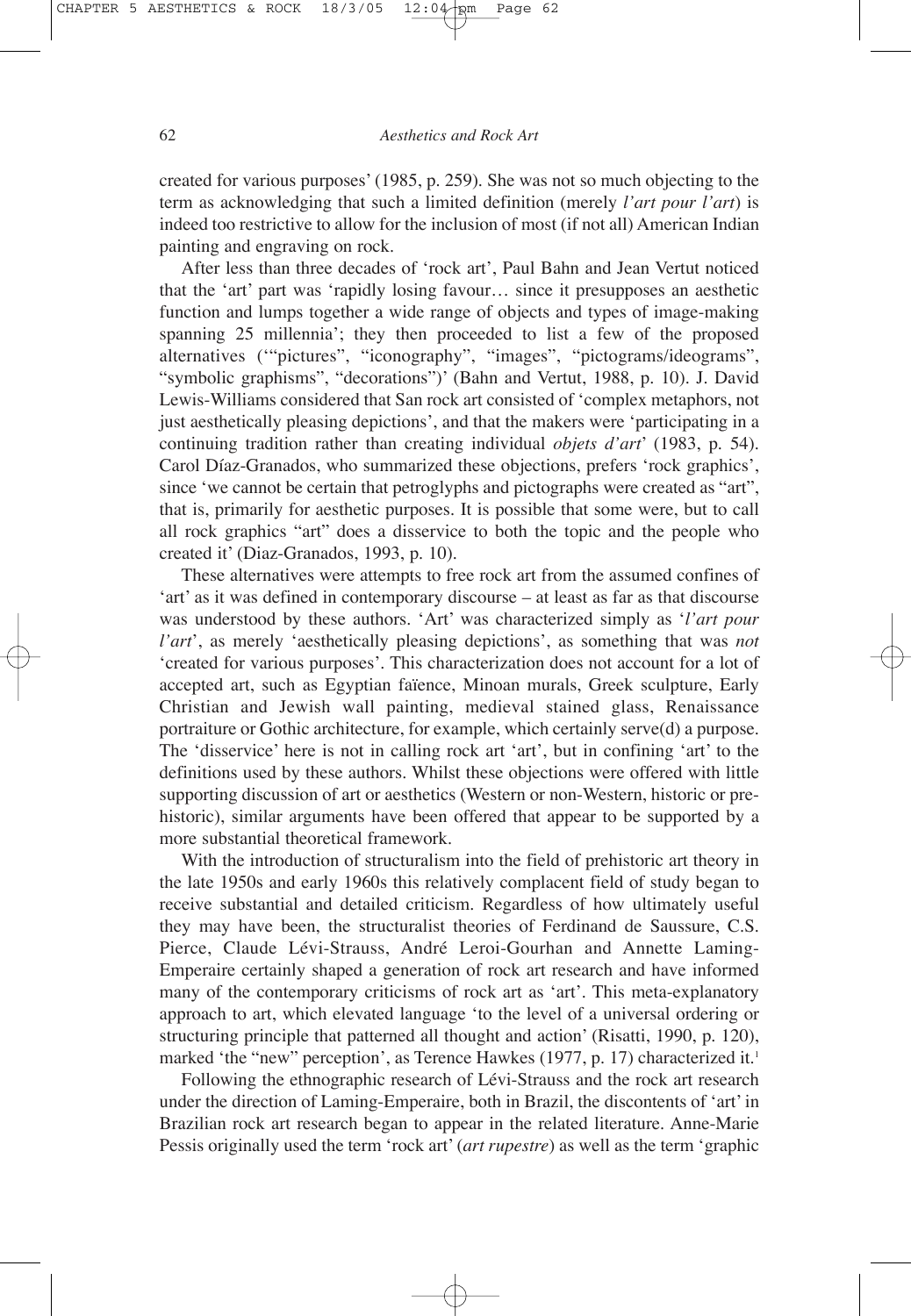registers' (*registres graphiques*) in her 1987 doctoral thesis on the rock art of Piauí, but abandoned the association with 'art' in subsequent publications. As she explained it, 'taken as artistic manifestations, only the formal and aesthetic characteristics were favored, which are of little use for archaeological research' (Pessis, 1992, p. 41). Of note is Pessis's adoption of Leroi-Gourhan's term *graphisme* to refer to a painted motif or figure, framing the prehistoric pictures as symbols to be *read* – a 'figurative language', as Leroi-Gourhan put it, 'the support medium of an irrevocably lost oral context' (1988, pp. 188, 190). By using *graphisme* (manner of writing or tracing) and 'register' (record, ledger, or catalogue), Pessis's analysis of pictures was freed from what she saw as the 'formal and aesthetic' confines of art, and could continue in the language of a text analysis.

An articulate critique of this perceived aesthetic miscontextualization of 'prehistoric representation' was provided by Silvia Tomásková, reflecting many of the same discontents as Pessis:

The historical shallowness of 'art' as a uniquely aesthetic marker is not difficult to demonstrate…. The historical track of the term 'art' over the past three centuries suggests that it comes hedged with preconceptions, leaving only a narrow corridor of possible interpretation…. The art object provides the means for an exploration of transcendental aesthetic quality, the attribute that must infuse any such piece to provide it with meaning, and resonates with the sensibilities of the audience. This connection is seen as an emotional response, outside the rational reasoning of everyday activities. The focus is not on the contextual role of the object, since the basic aesthetic function of the piece is not in doubt. (Tomásková, 1997, pp. 268–69)

Although she acknowledged that the discipline of art history 'uses some conceptual tools and theoretical approaches that are applicable to prehistoric materials' (1997, p. 266), it was in the 'narrow corridor' of the purely aesthetic realm where 'art' belonged, and prehistoric 'representation' did not.

Like Tomásková, Randall White preferred the term 'representation' because it has 'a wide and theoretically complex usage in anthropology', and presumedly unlike 'art', 'representations can take many forms, can have widely differing underlying logics, can be diversely motivated; and, importantly, many representational media do not even operate in the visual/formal channel' (White, 1997, p. 93). This was not only a reaction to art's 'status as an historical artifact of the later stages of the so-called Western tradition' (1997, p. 93), as he saw it, but reflected the view that art was limited to Tomásková's 'narrow corridor' of the purely aesthetic. By 'conceiving Upper Paleolithic representations as "art" in our sense', White wrote, 'we have prevented a serious treatment of meaning(s)' (1997, p. 94). White apparently overlooked the fact that a great deal of 'Western' art takes many forms, does indeed have both 'widely differing underlying logics' and 'diverse motivations' and is by no means restricted to the 'visual/formal channel'. He was also apparently unaware of the 'serious treatment of meaning(s)' readily available through even a cursory review of the art historical literature.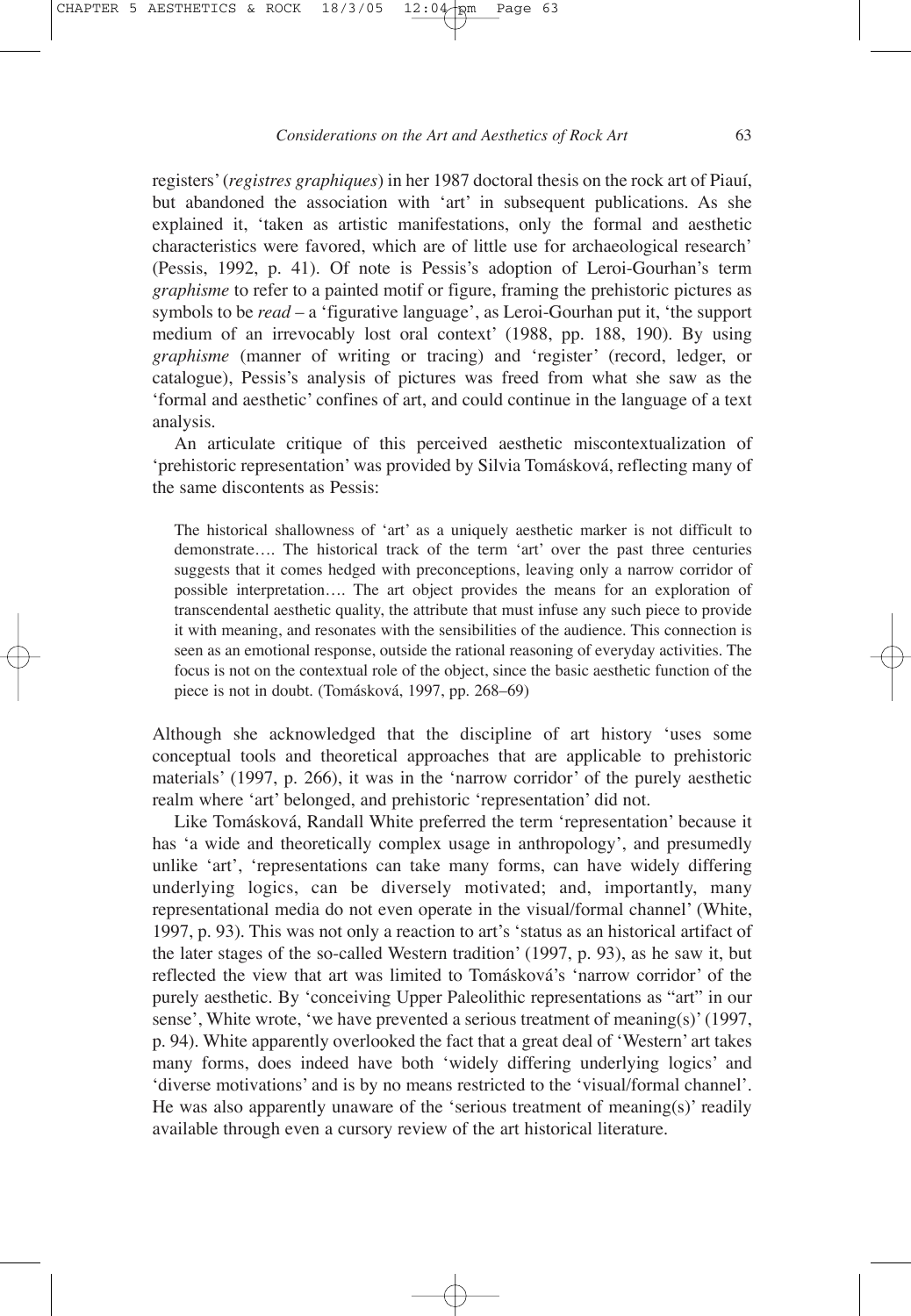In their contribution to *Beyond Art: Pleistocene Image and Symbol*, Olga Soffer and Margaret Conkey summarized these discontents and included a reference to the lack of the word 'art' in some languages:

As defined in the past century, art is a cultural phenomenon that is assumed to function in what we recognize and even carve off separately as the aesthetic sphere  $\dots$ . This aesthetic function is something that we cannot assume to have been the case in prehistory. In fact, ethnographic data from nonwestern cultures clearly show us otherwise; most such cultures do not make the kinds of distinctions that we do, they do not have an equivalent term for 'art' nor do they often differentiate the aesthetic from the symbolic from the sacred from the utilitarian, and so on…. Thus, as Tomásková suggests, many of the traditional approaches of art history are not appropriate to the interpretation of prehistoric remains because we cannot assume that their primary function was aesthetic. (Soffer and Conkey, 1997, p. 2)

This argument, that rock art research must proceed *beyond art*, reflects one of the new perspectives that has been brought to bear on the discipline. 'Today, we have refocused our attentions to include other locales, other contexts, other situations and, most importantly, withdrawn from seeing this body of data as representing "art". In doing so we argue that such a catholic view is absolutely crucial in reorienting the entire field of inquiry and interpretation' (Soffer and Conkey, 1997, p. 3). Curiously, this 'catholic view' (universal and all-embracing, if the dictionary is correct) does not embrace the idea of *art*. 2

#### **The Non-Western Voice**

When living voices are available to the rock art researcher they should be taken into account. Occasionally, they are difficult to ignore, such as David Mowaljarlai's emphatic declaration:

Someone told me just recently that 'rock art is dead'. If 'Art' was dead, that would not matter to we Aborigines. We have never thought of our rock paintings as 'Art'. To us they are IMAGES. IMAGES with ENERGIES that keep us ALIVE – EVERY PERSON, EVERYTHING WE STAND ON, ARE MADE FROM, EAT AND LIVE ON. (Mowaljarlai, 1992, p. 8)

Mowaljarlai used the English word 'art' and, quite assuredly, declared that it was not appropriate in the context of Ngarinyin rock painting. One of the most conscientious examples of incorporating (not just referencing) American Indian concerns about rock 'art' was a paragraph included in *La Pintura* with the 2001 Conference Program for the American Rock Art Research Association (ARARA) meeting in Pendleton, Oregon. The text was prepared by J. Claire Dean with representatives of the Nez Perce, Warm Springs, Umatilla, and Yakama tribes.<sup>3</sup> Elders of the Umatilla Language Committee made it clear that 'rock art' was a misnomer, as it was meaningless to them in the context of the images. The following is an excerpt of that paragraph: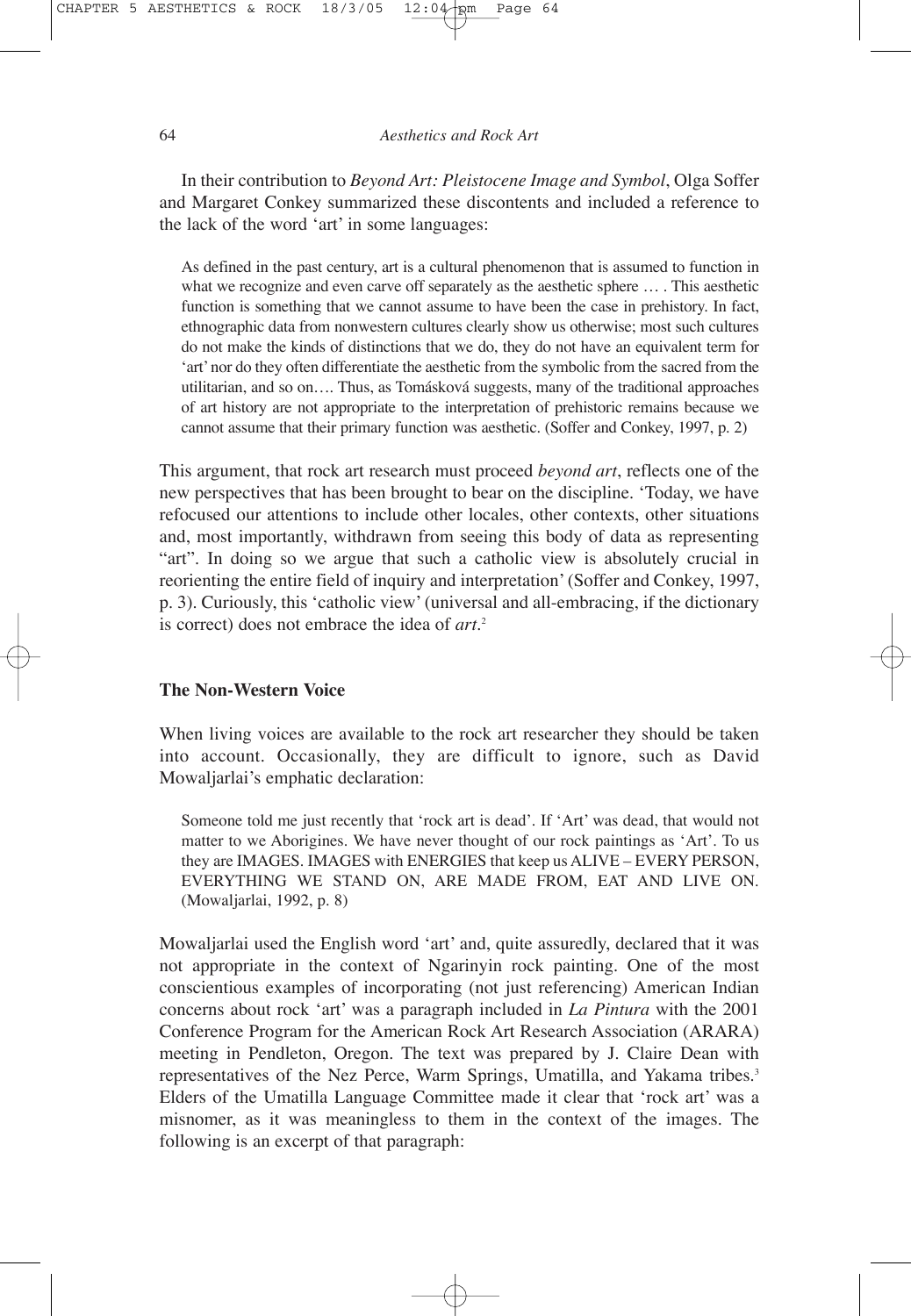Native American elders in the area have voiced discomfort at the use of the word 'art', as used in the term 'rock art'. They feel that its use is both inappropriate and inaccurate when describing pictograph and petroglyph images. While ARARA recognizes and respects their concerns and admits that a label such as 'rock images' might be more exact, we also acknowledge that the term 'rock art' is generally used, understood, and accepted as the common expression to collectively describe these images. (Dean, 2001, p. 2)

Even the conference logo was an invented design, not an appropriated (*stolen?*) American Indian motif. The development of the logo was in itself another involved process of cooperation between ARARA (Dean), Jeff Van Pelt (cultural resource protection manager for the Umatilla) and the local tribes.

The artist Frank LaPena (Wintu Nation), on the other hand, expressed a decidedly different attitude about the 'art' of rock art:

As an art form, rock art is aesthetically some of the finest work ever done. It continues to fascinate and relate to contemporary times because philosophically it gives us a vision of a living earth balanced with both the spiritual and physical in harmony. (LaPena, 1983, p. 27)

It is clear that there is no monolithic attitude towards rock art *as art* among American Indians. To the nations consulted for the ARARA paragraph, 'art' was an inadequate, perhaps insulting, term when applied to the prehistoric 'rock images' on their land. For LaPena, rock art is not only art, but some of it is great art. The difference here is most likely in the understanding that they have of 'art' and how they apply that definition to their cultural legacy.<sup>4</sup>

According to the discontents summarized here, prehistoric rock paintings and engravings should not be considered art, and are thus ill-served by an art-historical approach (which has been assumed to address works of art 'through the lens of aesthetics' [Tomásková, 1997, p. 259]).<sup>5</sup> Two basic discontents have been repeatedly expressed, each with overlapping implications: (a) art is a nonutilitarian, purely aesthetic pursuit, whereas, prehistoric visual expression served an important utilitarian function – it is a socially vital *text* of sorts; and, (b) Western theories of art and aesthetics approach prehistoric art from the same conceptual framework as do the modern Fine Arts of the galleries, salons, museums, and marketplace – an approach incapable of addressing the visual expressions of non-Western cultures who have no such conceptual framework. The following section of this essay will address the presence or absence of an equivalent term for 'art' in non-Western societies, and the relevance of this presence or absence in the context of non-Western *art*. A discussion of the validity of the art historical approach follows.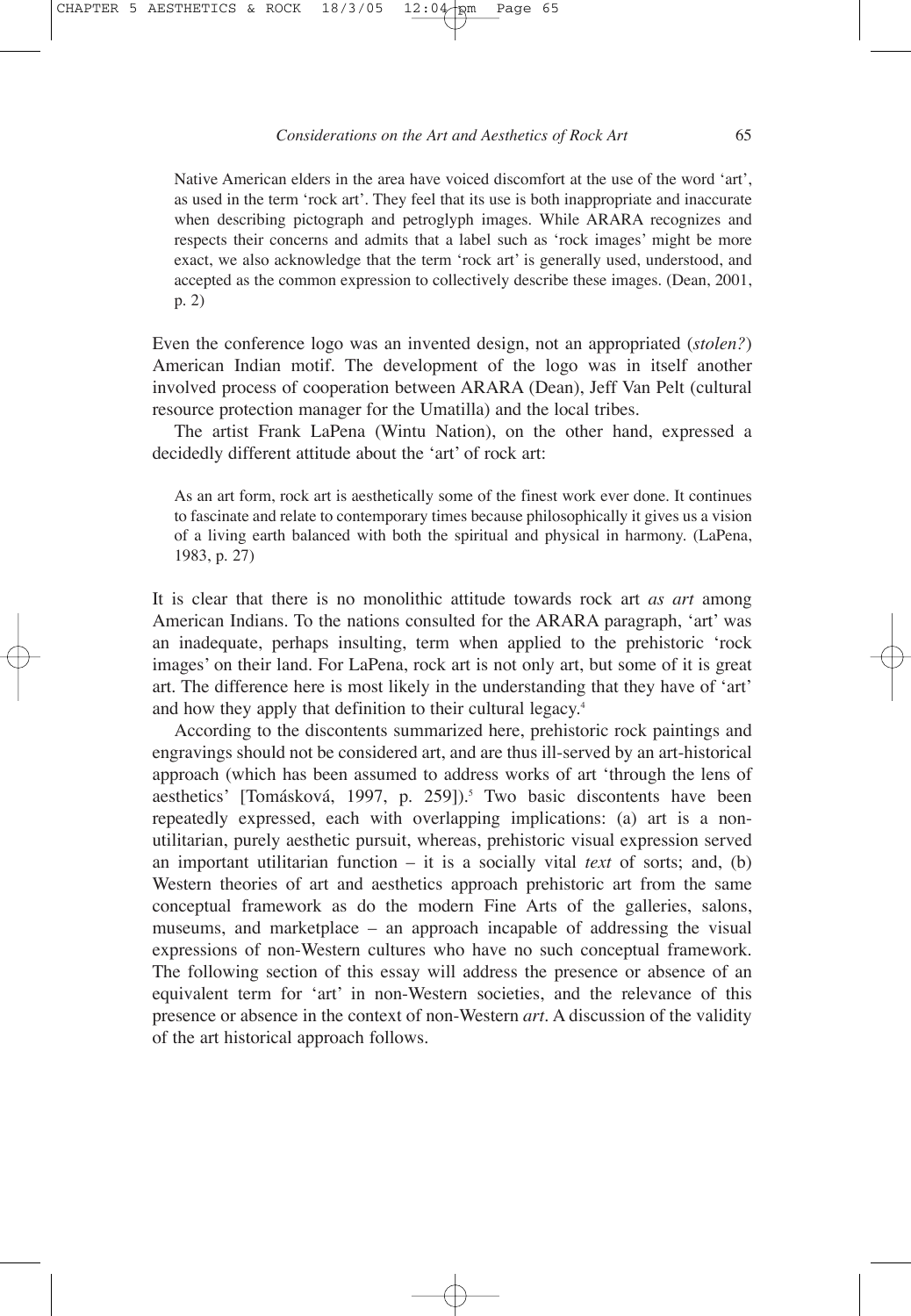#### **Art, and the Word 'Art'**

Soffer and Conkey stated that most non-Western cultures 'do not have an equivalent term for "art" nor do they often differentiate the aesthetic from the symbolic from the sacred from the utilitarian, and so on' (1997, p. 2). This implies that the lack of the word 'art' in the language of a particular culture equates to the lack of *art* in that culture. The published exchange between Richard L. Anderson and two reviewers of his 1990 book, *Calliope's Sisters: A Comparative Study of Philosophies of Art*, addressed this apparent lack of art in non-Western visual expression.

In *Calliope's Sisters*, Anderson sought to examine 'the core of art itself' in nine non-Western societies (Anderson, 1990, p. xii). Jacques Maquet voiced concern over the lack of 'precise indicators' in Anderson's analyses which he considered 'vague' and in need of 'some criteria to delimit the focal phenomenon of [Anderson's] study: art'. Maquet's criticism was specifically aimed at Anderson's 'lack of analytical rigor [which] perpetuates the widespread opinion that [almost] anything more or less related to art can be included in an art theory' (Maquet, 1991, pp. 967–68). In Kris L. Hardin's review of *Calliope's Sisters* she noted a reliance upon imposing 'Euro-American categories of experience, form, behavior, and, finally, art' (Hardin, 1991, p. 119). Like Maquet, Hardin also wanted a more precise *inventory* of the characteristics used to identify the presence of art in various aspects of non-Western material culture.<sup>6</sup>

Maquet and Hardin questioned whether the *art* that Anderson studied was actually *art*. They claimed, as Soffer and Conkey did, that 'some – perhaps most – languages lack words that translate even approximately as *art*' (Anderson, 1992, p. 927). In his defence, Anderson noted that he adopted 'an effectively inductive approach' (1992, p. 928). In *Calliope's Sisters* he reduced the definition of art to the traits he considered 'most commonly associated in the Western mind with art:… its being beautiful, skillfully made, and non-utilitarian', among others (1990, p. 22).7

If indeed 'art' can be neatly defined in a few words, then that definition must account for the true diversity of art (from a sculpture by Myron to one by Mendieta, from a Roman mosaic to a Rauschenberg combine, from a Gainsborough to a Guston and so on). The traits mentioned above and in the previous review do not account for the true diversity of art, Western or not. Nonetheless, these qualities have been used to segregate the art of the West, from the creative products (*non-art?*) of other cultures. This segregation has been justified at times by the inability of the researcher to find a word for 'art' in the *Other's* language.

For example, Hardin's insistence that 'Euro-American categories of … art' should be avoided in analyses of non-Western cultures is reflected in her discussion of the dance 'occasions' of the Kono of Sierra Leone. Her study focused on the 'connections between aesthetic response and "non-art" experience' (Hardin, 1988, p. 35). She considered 'art' inappropriate in this context. Babatunde Lawal's 1996 study of the Yoruba (south-west Nigeria and the Republic of Benin)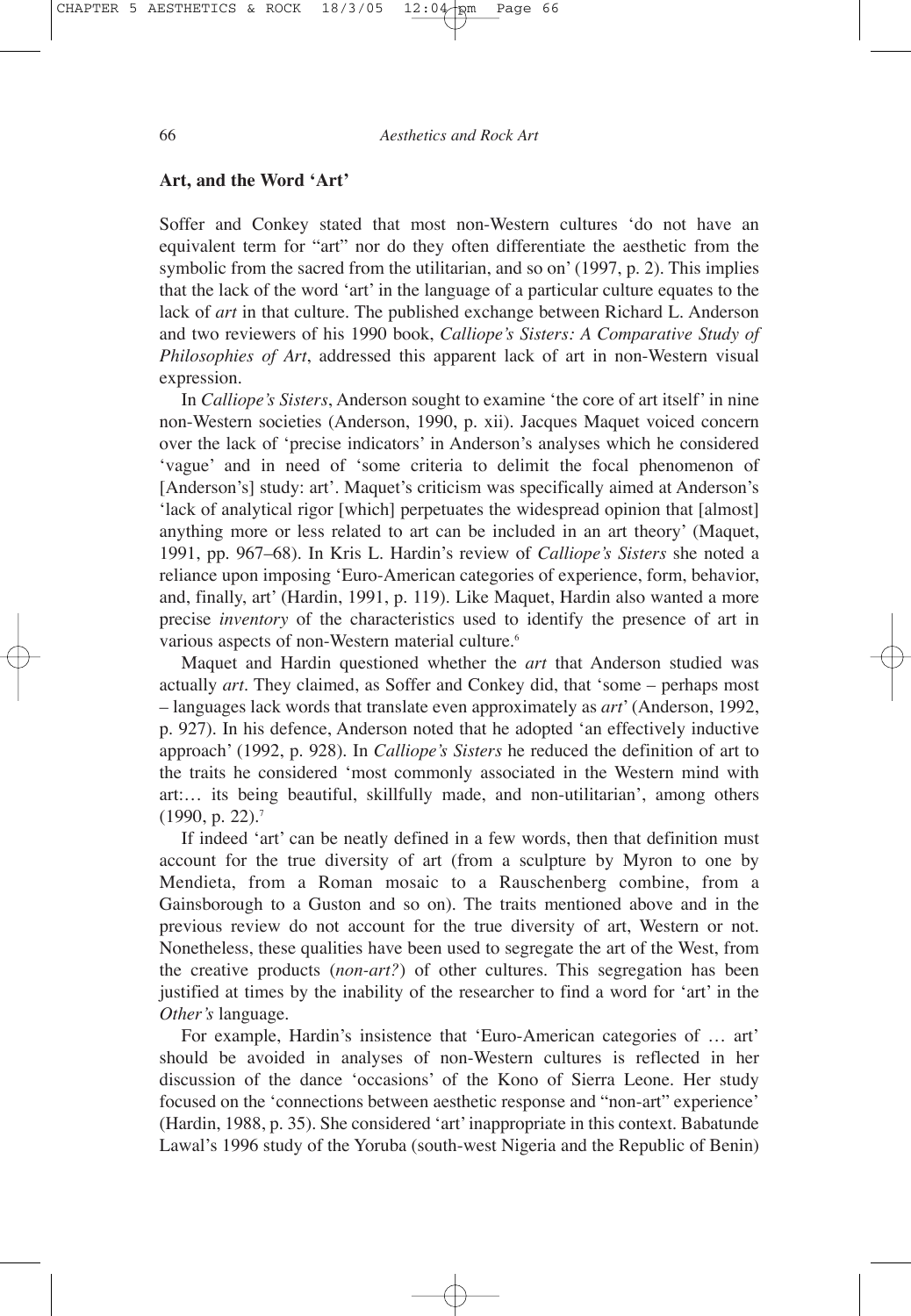*Gèlèdé* spectacle likewise addressed the aesthetics of a West African dance cycle. Unlike Hardin, however, Lawal not only provided an indigenous word for 'art' (*onà*, in Yoruba), but also explained in detail the diverse ways in which art and aesthetic sensibility function in Yoruba culture. Perhaps the Kono had no synonym for the Yoruba word *onà* (that is, no word for 'art'), or perhaps Hardin could simply find no term that conformed to *her* definition of art (hence, *no art?*). Perhaps it was just Lawal's personal knowledge of Yoruba language and culture that allowed him to find a suitable synonym for 'art' (see especially Lawal, 2001).<sup>8</sup>

The difference between the 'non-art' of the Kono and the art (onà) of the Yoruba is in all likelihood not something *measurable* (quantitatively identifiable in the object or activity in which it is expressed or embodied). The difference is more likely to be found in Hardin's and Lawal's approach to West African culture – in their ideas of art, reinforced by their respective disciplines (cultural anthropology and art history). That 'art' was deemed appropriate by an art historian is no surprise. But it is significant to note that Lawal did not limit the Yoruba idea of art to something non-utilitarian, or to something that exists in the narrow corridor of the purely aesthetic realm. This calls into question not only the investigator's definition of 'art', but the effectiveness of investigating a word as a substitute for investigating a concept.<sup>9</sup>

While some researchers have gone to great lengths to avoid the word 'art' and art-related terminology when discussing non-Western cultures, others (even anthropologists) have proceeded with detailed and informed analyses of non-Western cultures, including their *art*. <sup>10</sup> These studies have not only added to the understanding of these cultures, but have also provided valuable insights into the many ways in which art and aesthetics function in society (Western or Other-wise). Anecdotal claims that 'some – perhaps most – languages lack words that translate even approximately as *art*' (Anderson, 1992, p. 927) or that 'ethnographic data from nonwestern cultures clearly show us… [that] most such cultures… do not have an equivalent term for "art"' (Soffer and Conkey, 1997, p. 2)," seem to reflect a problem with linguistics – a hindrance to compiling a glossary – rather than evidence that these cultures have no art.

This is easy to understand in the context of the attitudes and definitions of 'art' reviewed in the introduction of this essay. If, for example, an anthropologist questioned an indigenous consultant about the word she or he uses for 'art', but defined it as something 'created primarily for aesthetic purposes', something 'differentiated from the symbolic, the sacred, or the utilitarian', or something 'being beautiful, skillfully made, and non-utilitarian', then it would not be surprising if the consultant could offer no word for the anthropologist's 'art'. In fact, if these same questions were asked of many Western artists (for example, those responsible for medieval manuscripts, Baroque architectural sculpture, neoclassical painting, De Stijl painting and architecture, Abstract Expressionist paintings, postmodern works and so on), the outcome would likely be the same. The reason why some cultures have art and others supposedly don't is probably less a reflection of any concept of art on the part of the Other and more likely a reflection of the definition of 'art' used by the investigator or understood by the indigenous consultant.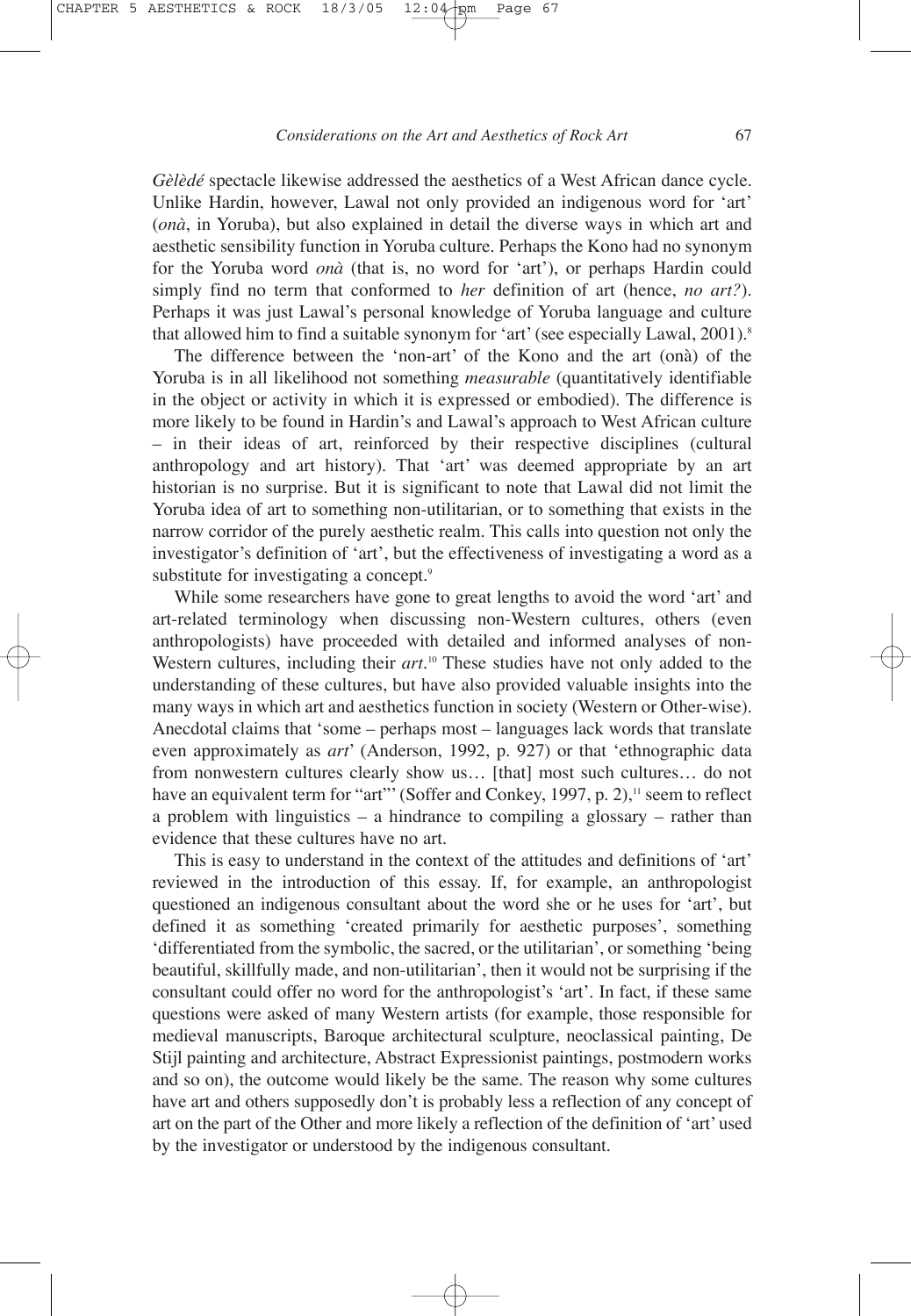The question of what art *is* is by no means limited to discussions of West versus non-West, or historic versus prehistoric. When, in the late nineteenth century, artists began to challenge Renaissance ideals of representational illusionism, when they began to emphasize colour over drawing, when they began to stress content over subject-matter, the conservative institutions of the European art world were not ready to consider this new art *as art*. Contemporary experimental art continues to challenge conservative and oversimplified definitions of 'art'. The following discussion addresses the need to understand art (not just rock art) *in context* – beyond the limited definitions promoted by conservative nineteenth-century academic principles of taste and judgement.

#### **Early Art and Recent Institutions**

The claims that rock art researchers need to 'withdraw' from seeing prehistoric art as art and that rock art research needs to be 'reoriented' to avoid some assumed inappropriate art historical approach (Soffer and Conkey, 1997, p. 3), do not account for the fact that, as early as the 1950s, students of art history were already being cautioned against an improper contextualization of art. As E.H. Gombrich wrote:

There is really no such thing as Art. There are only artists. Once these were men who took coloured earth and roughed out the forms of a bison on the wall of a cave; today they buy their paints, and design posters for the Underground; they did many things in between. There is no harm in calling all these activities art as long as we keep in mind that such a word may mean very different things in different times and places, and as long as we realize that Art with a capital A has no existence. For Art with a capital A has come to be something of a bogey and a fetish. (Gombrich, 1962, p. 5)

So the 'crucial' need to understand prehistoric art in its proper context is something that students of art history have been made aware a half-century or so earlier. Again, Gombrich writes:

If… we mean by art some kind of luxury, something to enjoy in museums and exhibitions or something special to use as a precious decoration in the best parlour, we must realize that this use of the word is a very recent development and that many of the greatest builders, painters or sculptors of the past never dreamed of it…. [We] are not likely to understand the art of the past if we are quite ignorant of the aims it had to serve… not as something nice to look at, but as something powerful to *use*. (Gombrich, 1962, pp. 19–20)

Gombrich's approach to art was based on the understanding that art has been, and continues to be, an important and diverse activity, $12$  meaning different things to different people at different times. This is quite different from the assumed limitations of art and art history that the critics of rock 'art' claimed as the basis for their discontent.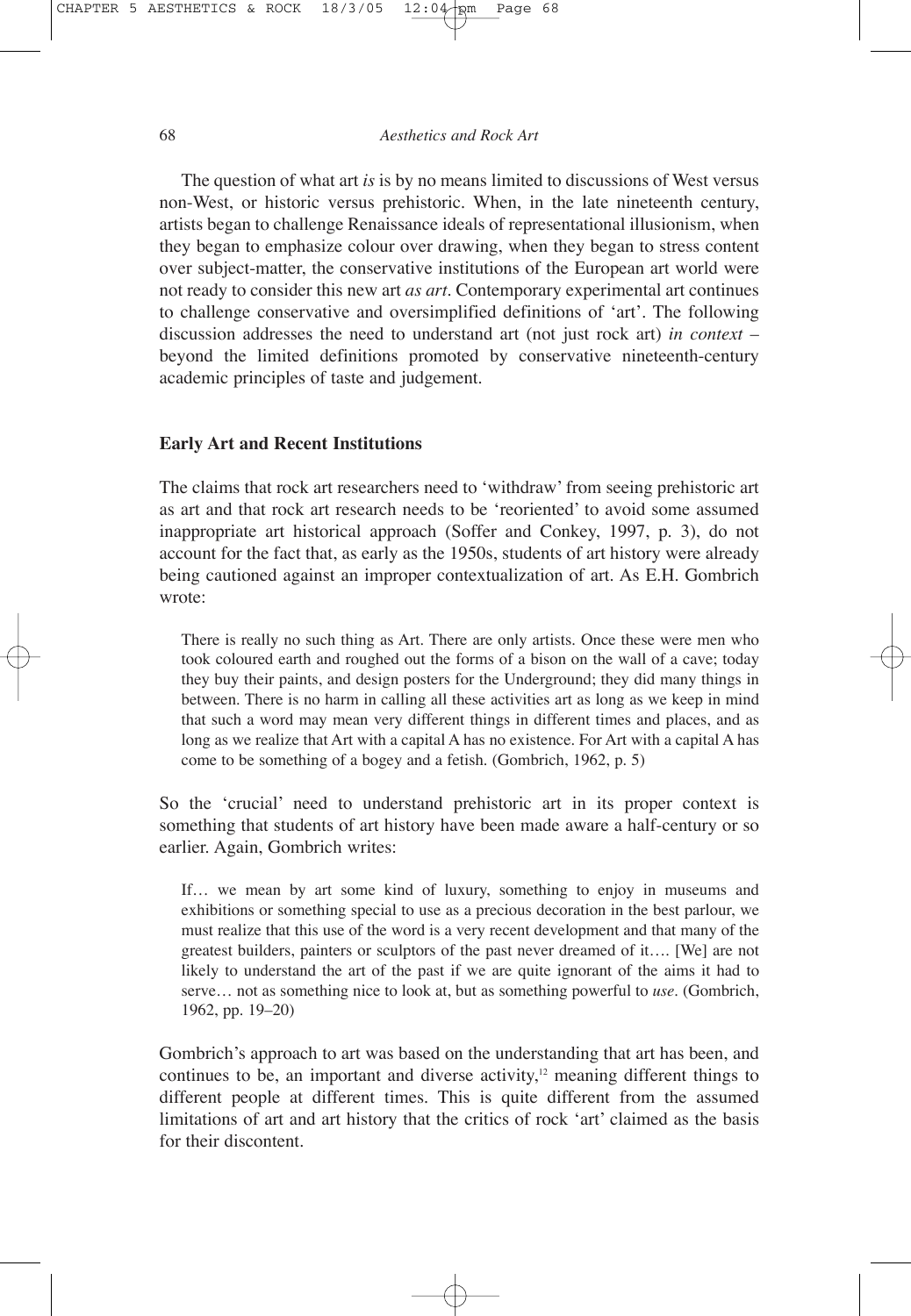Gombrich made clear that the museums and galleries of the nineteenth- and twentieth-century art world – the modern institutions of art – provide only limited examples of what art is (and was). In fact, salient arguments have been made that these institutions have occasionally led to a misleading idea of art. Donald Brook sees the 'fatal weakness of the art institution… as the defining authority for art', in its 'essential conservatism' (1992, p. 34).13 His criticism of the institutions of the modern art world was primarily aimed at justifying the inclusion of contemporary experimental art *as art*. But he also detailed the way in which, in his opinion, some historians and curators have propped up a canon of 'great' works, those which stand as *undeniable epitomes* of Western art, in the course of creating a History of Art (recall Gombrich, 'Art with a capital A has come to be something of a bogey and a fetish').

In an effort to 'affect the range of objects taken to be the paradigms of art' (Brook, 1992, p. 24), Brook proposed his Transinstitutional Theory of Art:

If art is conceived… as *transinstitutional*, then its prospect of viability is much improved. Art objects are things given a role that is not the role of dedication to *any particular institution*, but on the contrary to any and all institutions…. There are, for art, *no* rules of relevance. It is not irrelevant to say of a work of art, *as such*, that it is arguably immoral or that it serves the interest of the ruling class, or that it is beautiful, or that it was greatly admired by G.F. Hegel on a visit to Vienna in 1824. (Brook, 1992, p. 19)

With regard to prehistoric art, as Gombrich and Tomásková quite accurately observed, *context* is of primary importance in understanding its role in the long history of human expression. This is, of course, an important consideration in understanding *any* art or artist (Michaelangelo, Mapplethorpe, Onesimos, Ofili, O'Sullivan or Serrano, for example). But where Tomásková and others called for an abandonment of 'art' (in 'rock art' specifically), Brook argued for a much more inclusive definition of the word – one which more accurately reflects the works that have been eschewed by some authors (closer to what 'used to be the role of the definition of art' [Brook, 1992, p. 33]).<sup>14</sup> This more inclusive 'art' allows for works from outside the conservative institutional canon – those of the disenfranchised Others (works, for example, which some anthropologists have preferred to classify as *non-art*, or *beyond art*).

#### **Rock** *Art*

What about prehistoric rock art? In the absence of a reasonable argument that art is a recent manifestation of culture (Western or non-Western), the likelihood remains that the production, reception and criticism of art existed in prehistory. The formal evidence is clear: the materials, techniques, and diversity of rock art attest to traditions that were just as sophisticated and diverse as much historic art. Cognitively, the question of whether or not the peoples responsible for rock art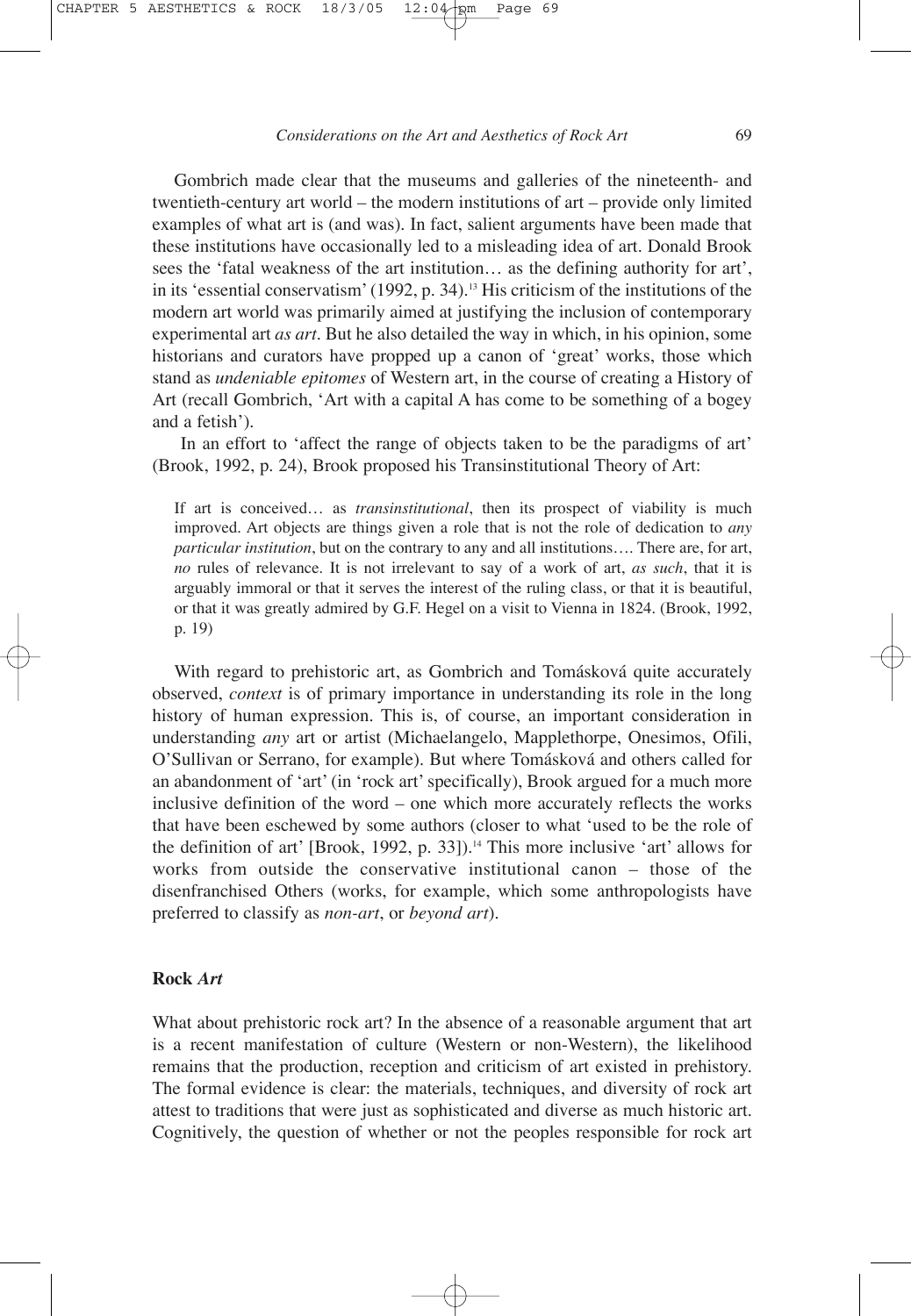were engaging in the sort of aesthetic considerations that living cultures engage in remains unanswerable. But, rather than fleeing from the word 'art', perhaps in an effort to justify a methodology with a different (art-free) vocabulary, researchers who must deal with prehistoric paintings and engravings would benefit from considering the concept of art and the many ways in which art has functioned throughout human history. In short, there is little reason to assume that simply *being prehistoric* somehow means *being pre-art*.

Several important distinctions, for better or for worse, have been drawn in this discussion of art, aesthetics and rock art. Perhaps the most insidious distinction is the segregation of 'Western' from 'non-Western'. In common parlance these terms have a wide and accepted use, referring to traditions that arose either inside or near Europe versus those that arose in other parts of the world. However, 'European culture' did not develop in a vacuum, free from outside influences. There are even noticeable differences between northern and southern, and eastern and western European cultures. Traditions from Africa, the Near East, and the Far East have influenced European art and culture, perhaps as significantly as many indigenous European traditions (note how the term 'indigenous European' is rarely, if ever, used).

This segregation is insidious in that it frequently includes implicit references to colonialism and imperialist transgressions upon non-Europeans. In this regard, the use of the term 'art' itself might be seen by some as simply another example of cultural appropriation (terminological imperialism?). This is understandable given the early practice of collecting non-European 'artifacts' and transporting them to European 'ethnographic museums' where they were displayed, arguably, as trophies. Many of these 'artifacts' were in turn moved into what are now called Museums of *Art*, or even Museums of *Fine* Art. At issue here is not the *art-ness* of the objects, but the context of their acquisition and display. With regard to rock art, there is nothing innately insidious about calling it *art*, as long as it is considered in its proper context (again, Gombrich, 1962, pp. 19–20; see also Brody, 1991, pp. 9–17). Just as contemporary museums must educate the viewing public about the proper context of their collections, rock art researchers must educate their colleagues and consultants about the proper context and scope of *art*. Perhaps if David Mowaljarlai and the American Indian nations consulted for the ARARA paragraph understood the many diverse and important ways art *actually* functions and carries significance in 'The West', they would not have reacted with such objection to the term 'rock art'. *Perhaps*.

#### **All Things Considered**

Assumptions that all art production and reception must be limited to some disinterested, aesthetic realm do not stand up to even the most rudimentary critical analyses. Modern anthropologists and art historians have made commendable progress in moving beyond the nineteenth-century theoretical foundations of their disciplines. Some outdated and limited concepts of art and aesthetics,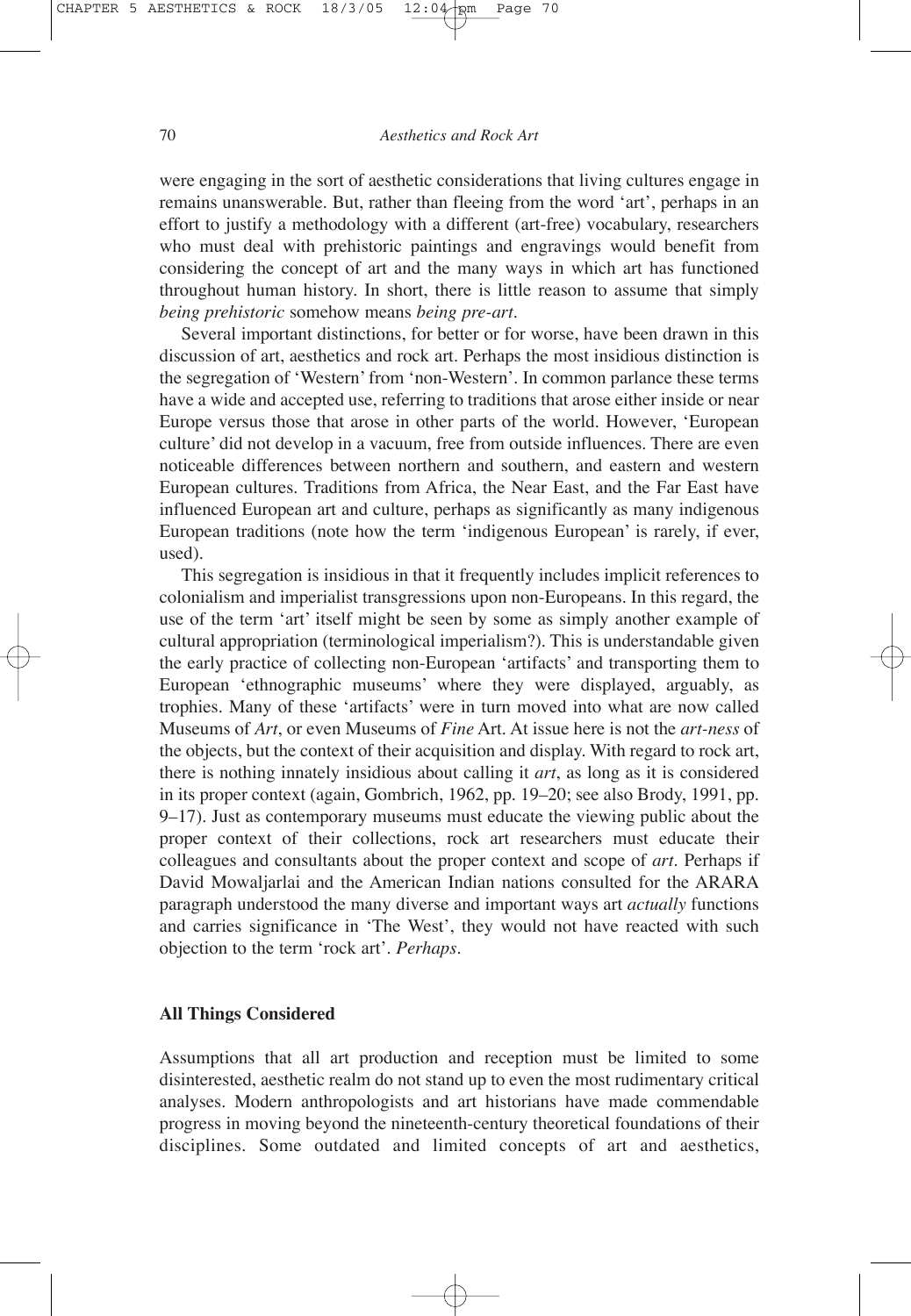unfortunately, seem to be surviving remnants of this disciplinary baggage. This is most apparent in the discourse of rock art. The imaginary segregation of aesthetic sensibility from the practical aspects of living not only ignores that fact that there is much art with practical uses in *every* culture, but also serves to impose an illegitimate dialectic upon the aesthetic sensibilities of non-Western cultures. To acknowledge the aesthetic considerations manifested in, for example, American Indian art is not to deny the art's communicative, functional or spiritual significance. In fact, it serves to place it alongside the most meaningful expressions of Western cultures. Coming to terms with the *art*-ness of rock art complements the understanding of prehistoric and non-Western visual expression and enlightens the overall conception of art as a pan-cultural human phenomenon.

#### **Notes**

- 1 'Structuralists like Claude Lévi-Strauss argue that "language" designates the complex structure of symbols, codes and conventions that, existing prior to and independent of any particular subject, guides all thought and action. Language functions like a template that patterns human behavior. The self-conscious subject does not deliberately create or intentionally construct the linguistic structures that direct his life. To the contrary, language, the intricate symbolic order, constitutes every subject' (Taylor, 1987, p. 34).
- 2 It is not clear whose definitions of art 'in the past century' Soffer and Conkey used to support these assumptions. Helen Gardner (1926), Erwin Panofsky (1939, 1955), E.H. Gombrich (1950, 1960), Michael Baxandall (1972) and Marilyn Stokstad (1995) certainly did not consider the function of art to be restricted to the 'aesthetic sphere'. On the contrary, in addition to the aesthetic aspects of art, each of these authors (whose texts are among the standard introductory readings in art history) also made clear the various ways in which art functions (or has functioned) in society. The 'catholic view' of rock art that Soffer and Conkey considered 'crucial' was a reaction to a rather limited characterization of art and the discourse of art history.
- 3 The official titles of the tribes whose representatives reviewed the paragraph are: the Nez Perce tribe, Confederated Tribes of the Warm Springs Reservation of Oregon, Confederated Tribes of the Umatilla Indian Reservation, and Confederated Tribes and Bands of the Yakama Nation. The information provided here is from a personal communication from J. Claire Dean (2001) explaining the motivations and process of involving local nations in the preparation of the conference.
- 4 It should be noted that some objections to the term 'art' are not limited to theoretical disagreements about art and aesthetics, but reflect basic concerns about ownership, appropriation and the labelling of indigenous or traditional non-Western knowledge (by a patronizing or formerly-patronizing society). John Clegg wisely pointed this out when reviewing this manuscript and, although it cannot be explored further here, it is nonetheless an extremely important consideration. Thomas Heyd also addressed this issue in a paper delivered at the International Rock Art Congress in Alice Springs, Australia (2000), published as Heyd (2003).
- 5 Tomásková (1997, p. 259) did admit that art history in the last half of the twentieth century has been characterized by a plurality of approaches. See, for example, Howard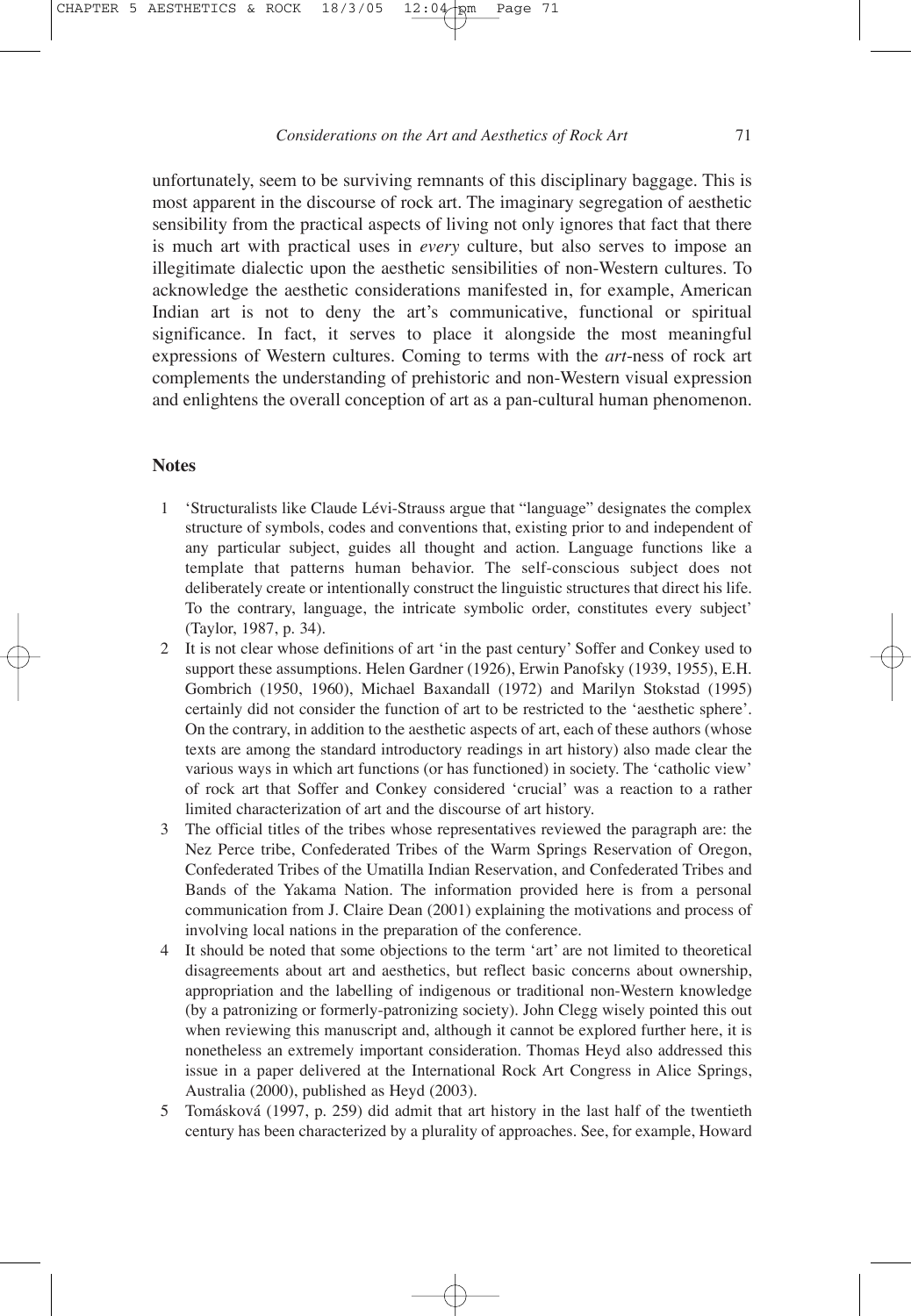Risatti's *Postmodern Perspectives* (1990) for a review of art criticism in the late twentieth century, including ideological criticism, cognitive and communicative theory, feminist criticism, and psychoanalytical criticism.

6 This approach reflects a need to define art as a *measurable thing*, quantitatively identifiable in the object or activity in which it is expressed or embodied. A salient observation was made by John Clegg, regarding the attempt to quantify the elements of something as nebulous as art:

Mathesis is a perfectly good English word which means the counting or measuring of things which are not normally counted or measured…. In our time the frontiers of measurement are at Style, and Art. An archaeological generation ago, it was fashionable to do QUANTIFICATION, and equally fashionable to sneer at the practise, on the grounds that it constitutes unnecessarily abstruse mathematics for its own sake. If you can't shoot it, or cut it down, then count it and perform a test of significance, which will save you from needing to understand what you are trying to do. (Clegg, 1995, p. 3)

Noël Carroll addresses this quite eloquently in his introduction to *Theories of Art Today*, where he writes 'interest in the question "What is art?" has slackened somewhat…. But even if the question of the definition of art is no longer the biggest game in town, it is still a very lively one…. Though no view commands the field at present, progress on the problem is being made' (Carroll, 2000, p. 4). In the same volume, Denis Dutton ('But They Don't Have Our Concept of Art') refines Anderson's inventory of characteristics required for 'art' and discusses the difficulties of doing so. Stephen Davies' contribution to *Theories of Art Today*, 'Non-Western Art and Art's Definition', addresses in detail many of the same points put forth in here, but without reference to rock art. Carroll's edited volume is strongly recommended for further exploration of the issues discussed in this essay. Also see Steven Leuthold's chapter 'Is there "Art" in Indigenous Aesthetics?' in Leuthold (1998) for another detailed discussion of attempts to define art in American Indian and other non-Western cultures.

- 7 The opposition of intentional beauty and intentional utility is reminiscent of the ongoing debate over the separation of Crafts and Fine Art. See, for example, Risatti, 'Crafts and Fine Art: An Argument in Favor of Boundaries' (2001).
- 8 It is important to note one of the observations Anderson made in defence of his work, specifically regarding the insistence that the lack of a word equates to the lack of a corresponding concept ('art' and art, for example). The following is from Anderson's response to Maquet and Hardin:

The situation parallels that found in other areas of anthropology. For example, consider a non-Western society that has no single word that translates directly into English as *kinship* and that, similarly, lacks a coherent articulated theory of kinship. A fieldworker who encounters such a group is likely to possess an abstract concept of kinship, with constituent notions of consanguinity, marriage, lineality, and so on, all based on the way *kinship* has been used in the West generally, and especially among people, such as anthropologists, who talk a lot about kinship. The absence in a particular non-Western society of a native kinship system, explicitly and consciously verbalized by members of the culture, would not lead most researchers to conclude that the people have no kinship system or that there is nothing to be said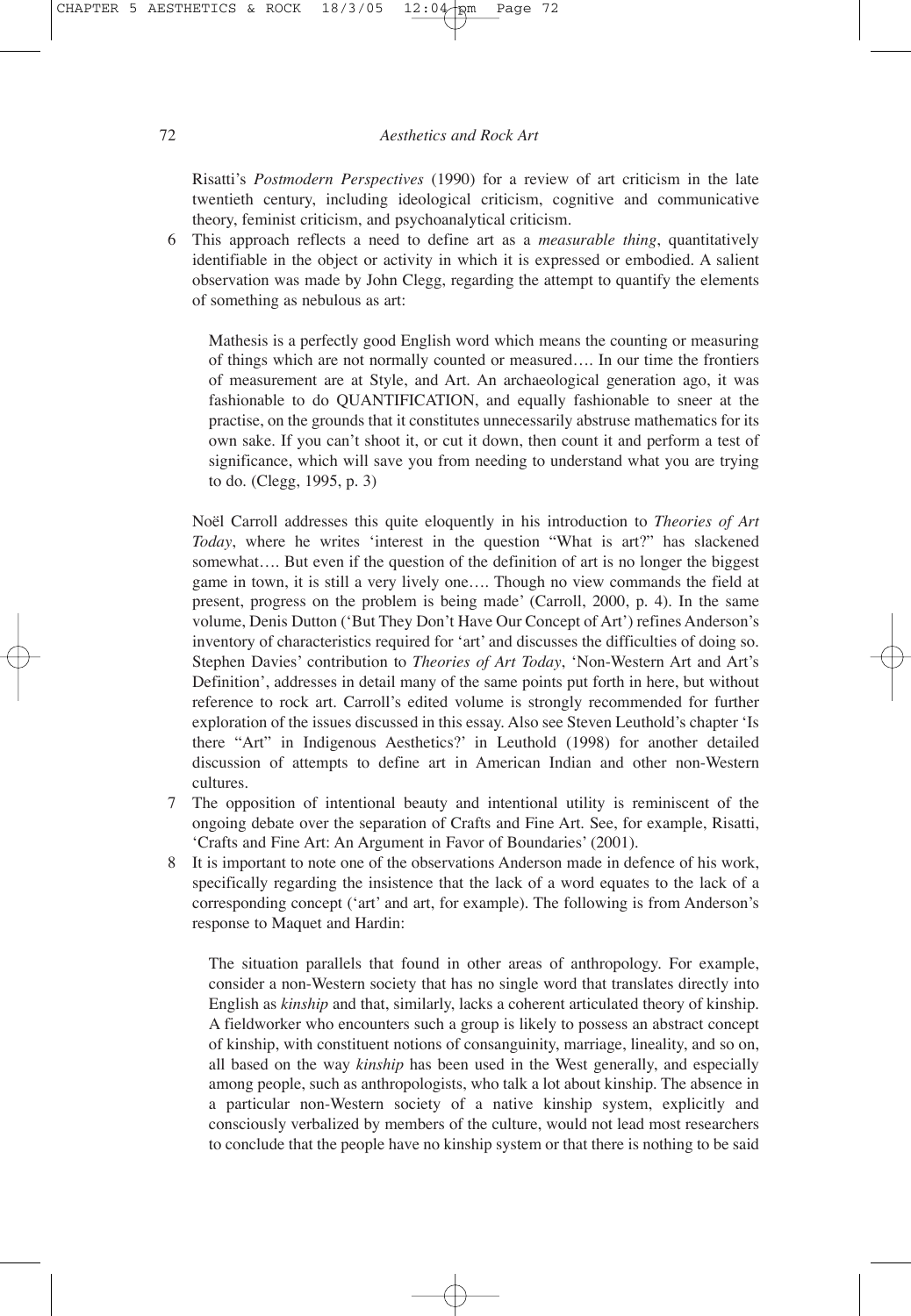regarding kinship in the society, especially if many of the concomitants of kinship, such as clans and lineages, rules of descent, and so on, are in evidence.... Eugene Ogan (personal communication, 1992) has pointed out that Schneider's critique (1984) of anthropologists' usual method of studying kinship parallels Hardin's criticism of my way of looking at non-Western philosophies of art. Nevertheless, most anthropological writing, past and present, is based on the premise that both kinship and art are found in all cultures (cf. Brown, 1991, p. 140). (Anderson, 1992, pp. 928–29)

9 See Davies' 'Non-Western Art and Art's Definition' for an excellent discussion of this:

The crux concerns the *concepts* possessed within non-Western cultures, not the *vocabularies* of their languages. It may be that a culture employs a complex phrase instead of a single word. That we use 'second cousin once removed', not a solitary term, does not mean that we have no concept of that familial relationship … . And the French 'conscience' corresponds to both 'conscience' and 'consciousness', but this does not entail that the French do not discriminate between morality and mentation. (Davies, 2000, p. 202)

- 10 Detailed analyses of Brazilian Indian art and aesthetics, for example, include Barcelos Neto (1999); Basso (1985); Costa (1987, 1988); Fernandes-Dias (2001); and Müller (1990).
- 11 It is unclear what these authors mean by '*most* non-Western cultures' (they do not identify how many or which cultures do not have a word for art). This certainly does not include the cultures of India, China, and Japan, who have long-standing traditions of art and aesthetic discourse.
- 12 The idea that 'the arts' include a diversity of activities is not limited to mid-century art history. *The Journal of Aesthetics and Art Criticism* still includes in its frontispiece the following statement:

'The arts' are understood broadly to include not only traditional forms such as music, literature, theater, painting, architecture, sculpture, and dance, but also more recent additions such as film, photography, earthworks, and performance art, as well as the crafts, decorative arts, and various aspects of popular culture.

13 George Dickie's (1974) institutional theory of art, as Brook sees it, 'identifies something (that we might as well call "institutional art"), but real art evades its grasp' (Brook, 1992, p. 16). This is reminiscent of Alfred Gell's remarks (1998, p. 1), paraphrased here by Fernandes-Dias (2001, p. 59):

… what has characterized an anthropology of art? Is it not a particular, arbitrary and restricted field of study—the arts of the colonial and post-colonial periphery, of pockets of ethnic groups within national states, with their diverse minorities (female, sexual, popular, immigrational), alongside 'primitive art' kept in museums – rather than a valid anthropological theory applicable to artistic manifestations in any cultural context? Is it not more the study of an 'anthropological art', rather than an anthropological study of art?

14 Brook's definition of art as 'unique examples of transinstitutionally recognised